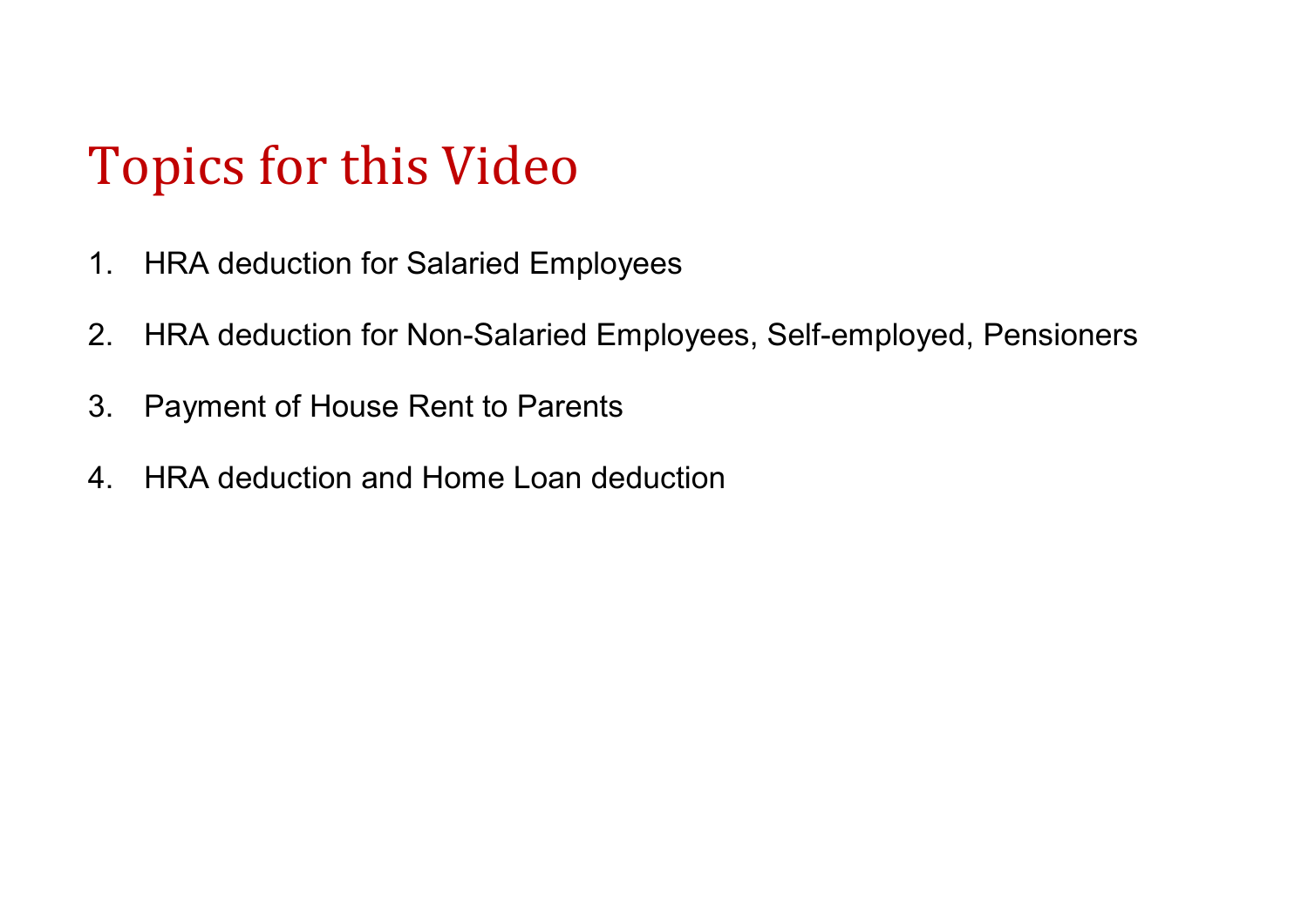#### $\triangleright$  Salaried employees

HRA deduction under section 10(13A)

Minimum of following 3 numbers is allowed to claim :

- 1. Actual HRA received
- 2. 50% of Salary (Basic + DA) (Mumbai, Kolkata, Delhi, Chennai) 40% of Salary (Basic + DA) (Other places)
- 3. House Rent Paid 10% of Salary (Basic + DA)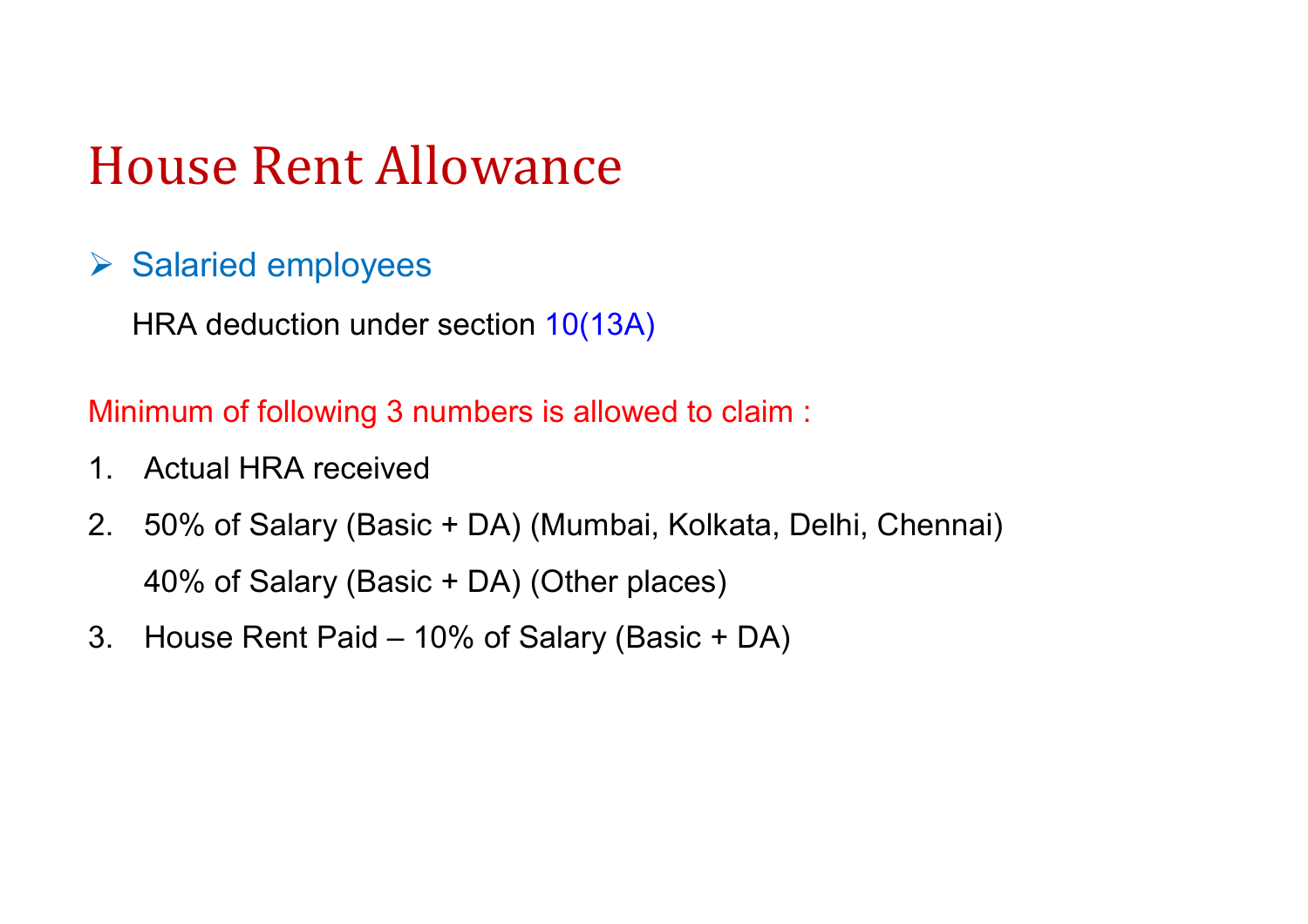#### Important points to remember

If annual rent paid is more than Rs. 1.0 Lakh

PAN of Landlord is mandatory

If HRA deduction on house rent paid is not allowed by DDO Claim HRA deduction at the time of ITR filing Rent receipts, PAN of Landlord, proof of transaction, etc. will be required if any query from Income Tax department.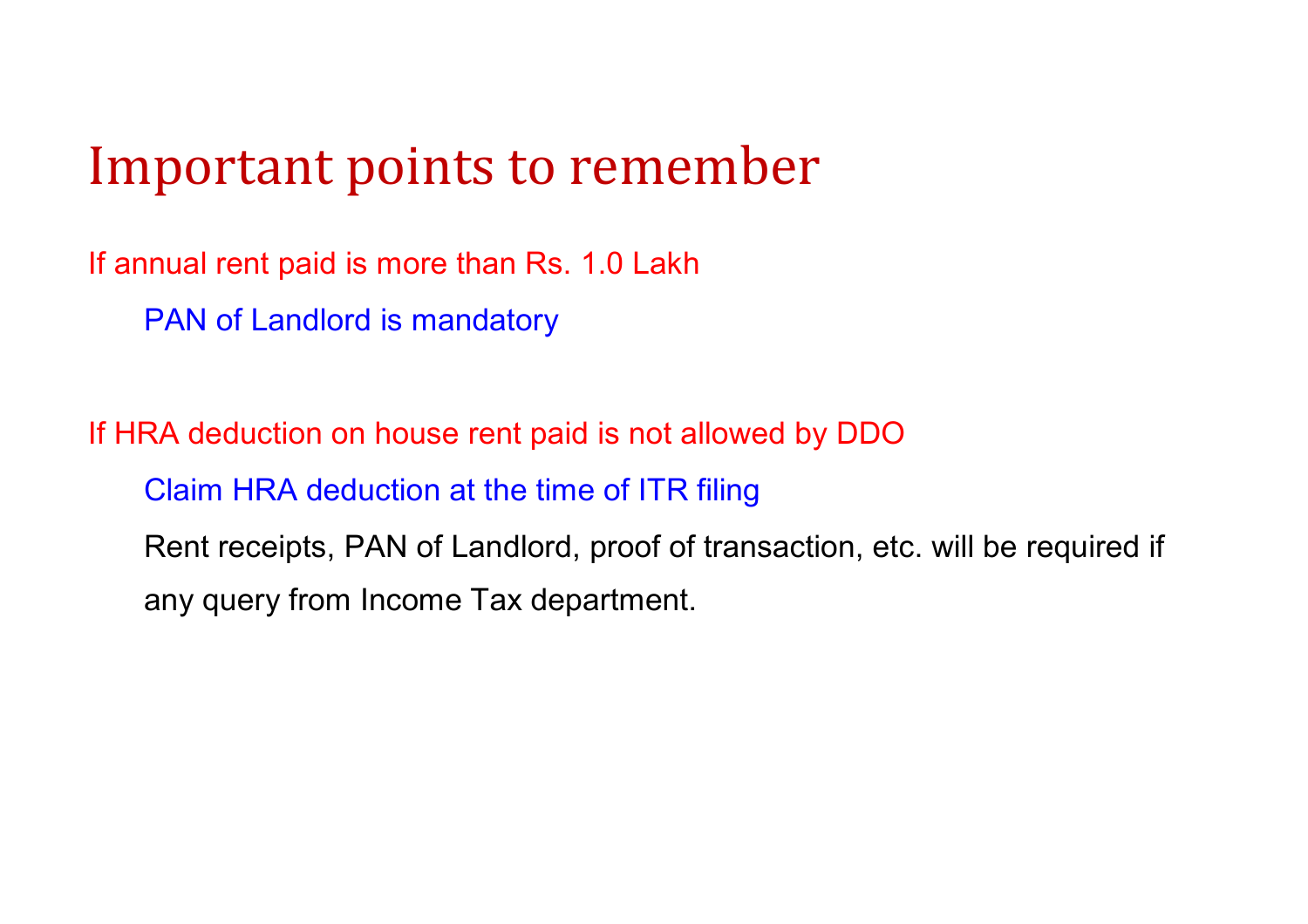#### $\triangleright$  Salaried employees

HRA deduction under section 10(13A)

- 1. Actual HRA received  $= 11,000$
- 2.  $50\%$  of Salary  $= 25,000$

40% of Salary

3. Rent Paid – 10% of Salary = 15,000 – 5,000 = 10,000 per month

| <b>Basic Pay</b> | : 40,000 |
|------------------|----------|
| DA.              | :10,000  |
| <b>Salary</b>    | : 50,000 |
| HRA              | :11.000  |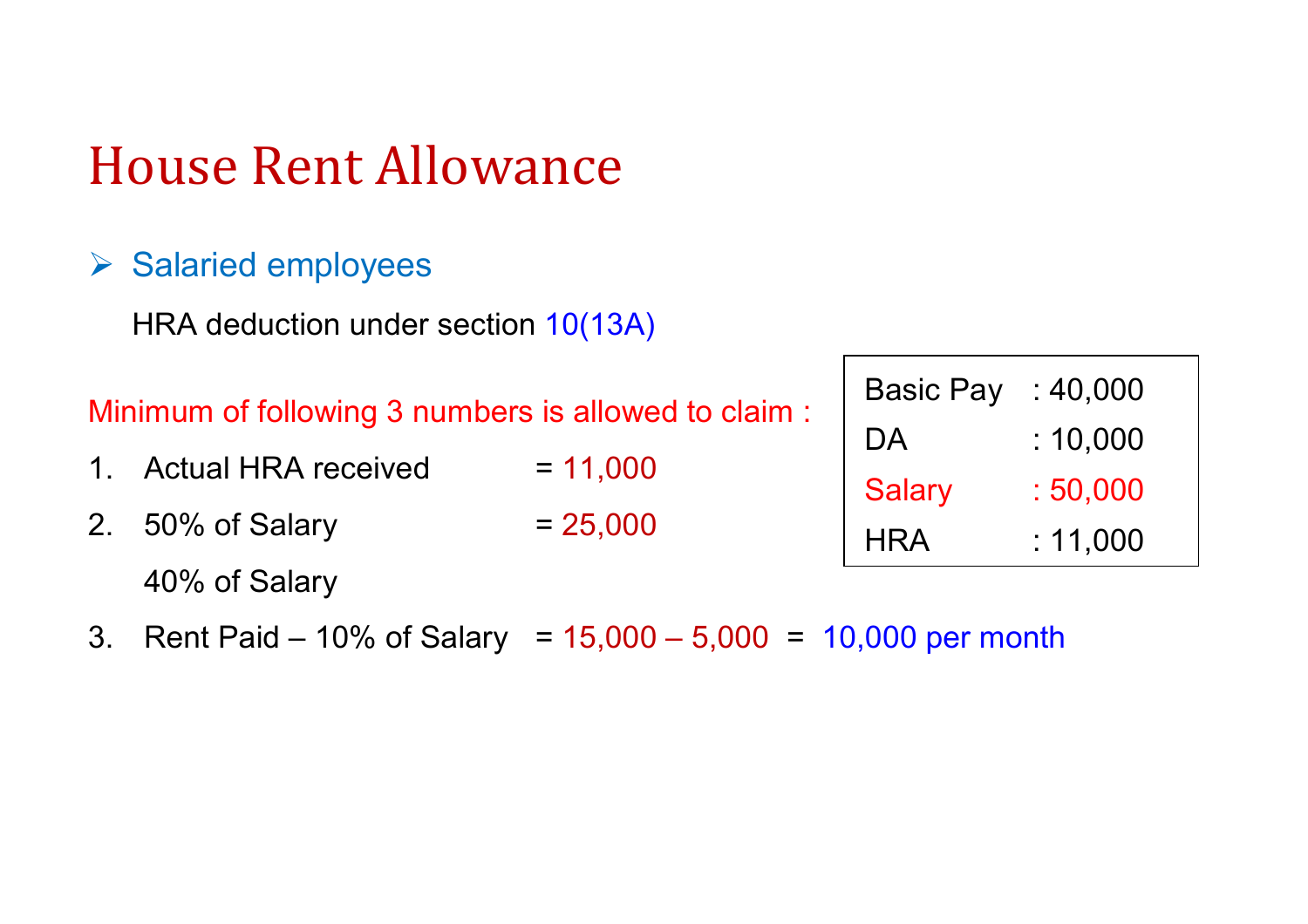#### $\triangleright$  Salaried employees

HRA deduction under section 10(13A)

Minimum of following 3 numbers is allowed to claim :

- 1. Actual HRA received  $= 1,32,000$
- 2.  $50\%$  of Salary  $= 3,00,000$

40% of Salary

3. Rent Paid – 10% of Salary = 1,80,000 – 60,000 = 1,20,000 Annual

| <b>Basic Pay</b> | : 4,80,000 |
|------------------|------------|
| DA               | : 1,20,000 |
| <b>Salary</b>    | :6,00,000  |
| HRA              | : 1,32,000 |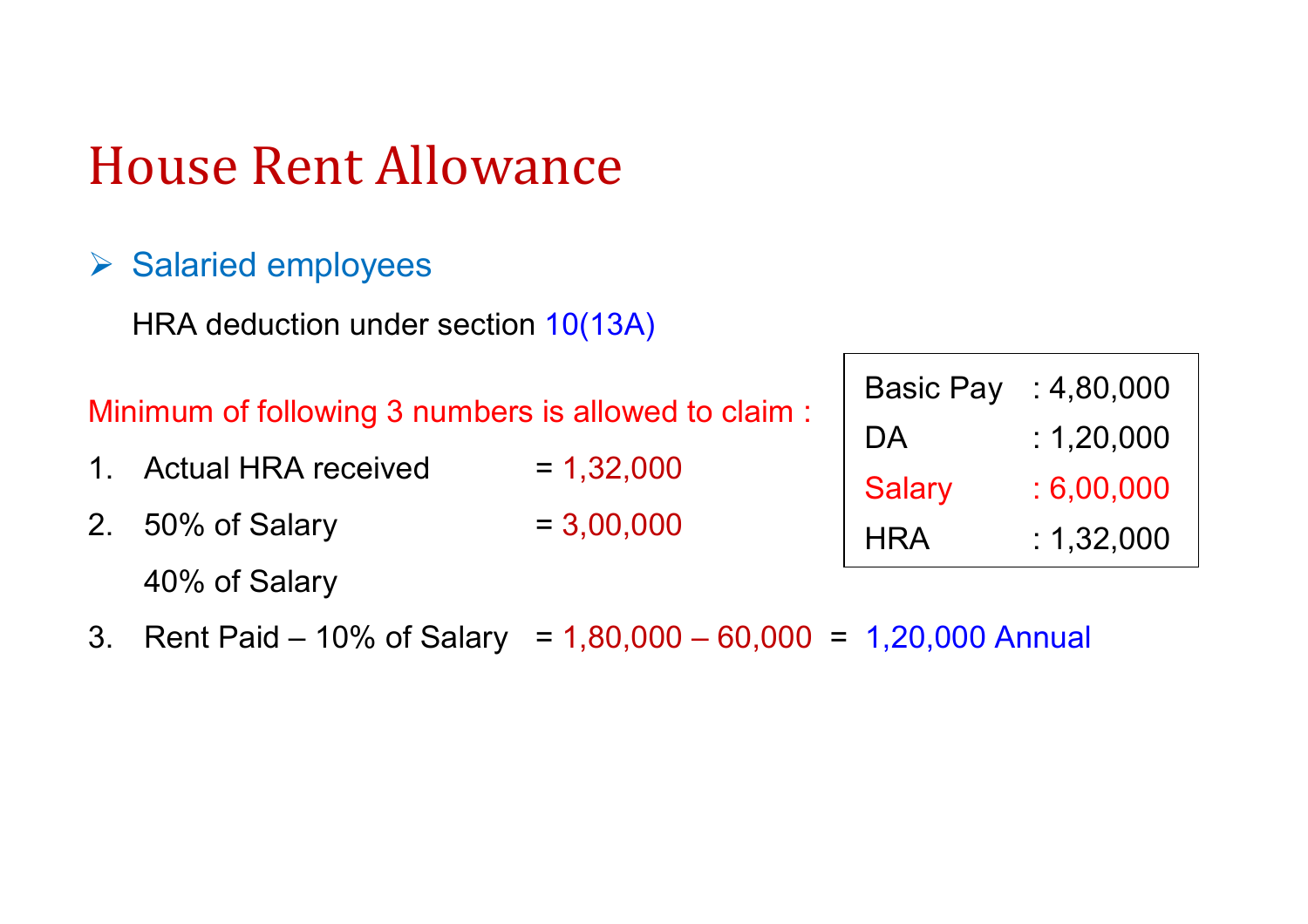▶ Non-Salaried employees, Self-employed, Pensioners HRA deduction under section 80GG

Minimum of following 3 numbers is allowed to claim :

- 1. Annual Rent Paid 10% of Annual Income\*
- 2. Rs. 5000 per month
- 3. 25% of Annual Income\*
- **\*** Income excluding long term capital gains and short term capital gains.
- **\*\*** You or your spouse do not have own house at your current place of residence or work.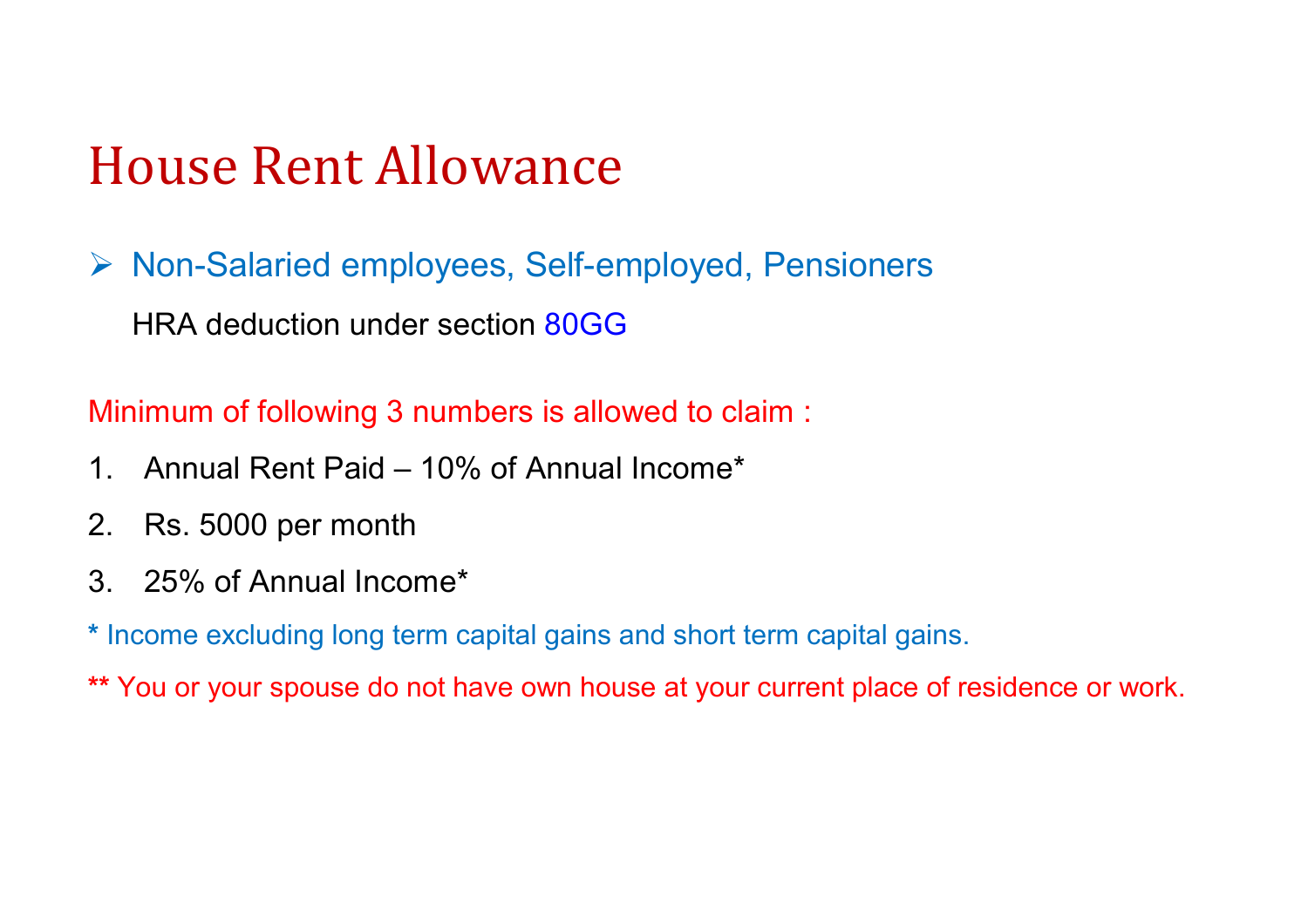#### Payment of Rent to Parents

- Transfer rent amount to Father's/Mother's account
- $\triangleright$  Get rent receipts from parents
- ▶ Submit ITR for your Father/Mother and include rental income
- ▶ Cannot pay rent to your spouse to claim HRA deduction